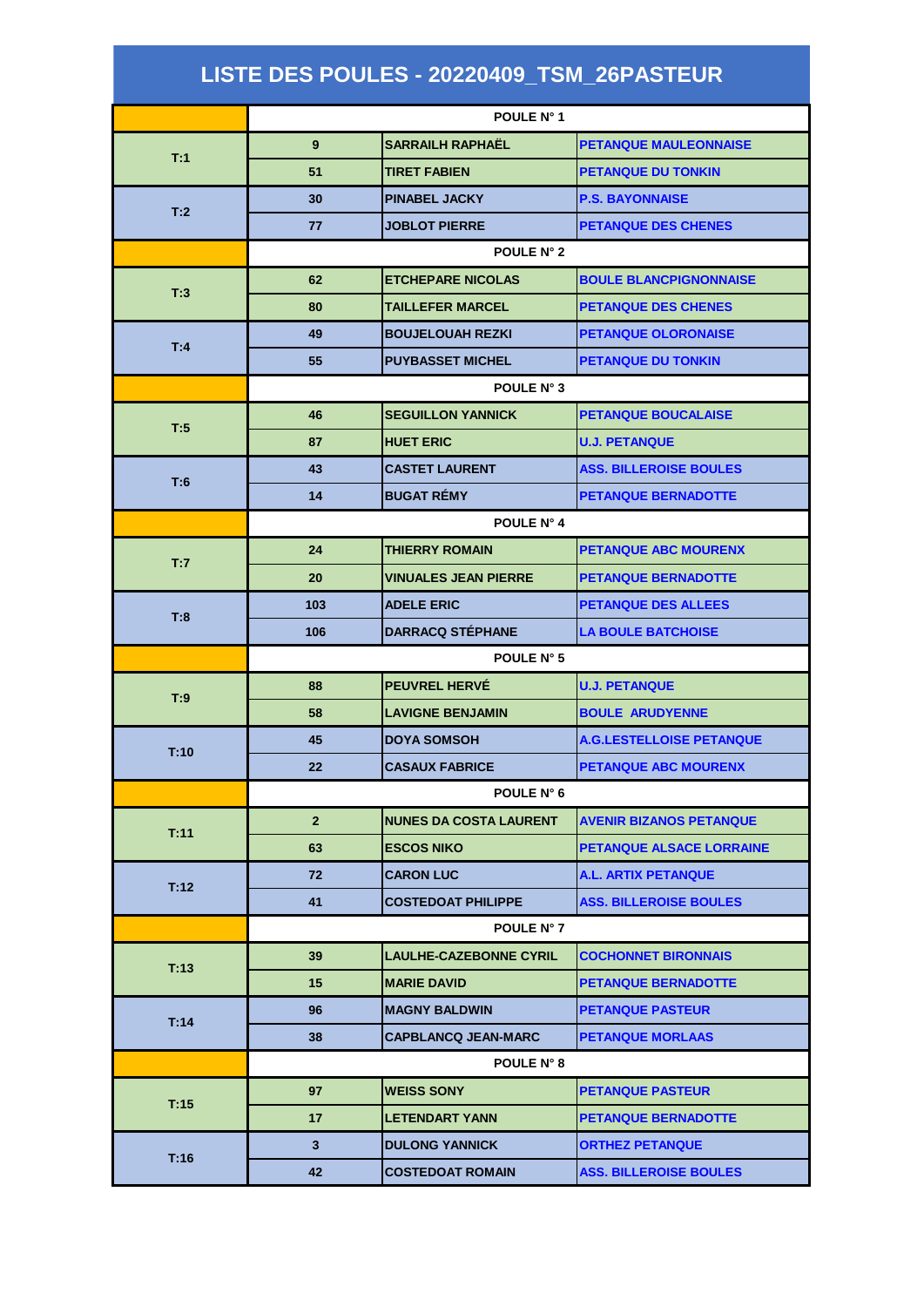|      | POULE N° 9      |                                |                                    |  |  |  |
|------|-----------------|--------------------------------|------------------------------------|--|--|--|
| T:17 | 36              | <b>LAULHERET JÉRÉMY</b>        | <b>PETANQUE MORLAAS</b>            |  |  |  |
|      | 94              | <b>MARQUES LAURENT</b>         | <b>PETANQUE PASTEUR</b>            |  |  |  |
| T:18 | 26              | <b>CHAIGNEAU HUGO</b>          | <b>PETANQUE ABC MOURENX</b>        |  |  |  |
|      | 32 <sub>2</sub> | <b>BAILLINOU NICOLAS</b>       | <b>C.B.BENEJACQUOIS</b>            |  |  |  |
|      |                 | POULE N° 10                    |                                    |  |  |  |
| T:19 | 67              | <b>ADELE WILLIAM</b>           | <b>PETANQUE ALSACE LORRAINE</b>    |  |  |  |
|      | 68              | <b>LEDAIN HERVÉ</b>            | <b>A.L. ARTIX PETANQUE</b>         |  |  |  |
| T:20 | 56              | <b>LOPEZ RÉMY</b>              | <b>LABASTIDE CEZERACQ PETANQUE</b> |  |  |  |
|      | 50              | <b>MACAZAGA FRANK</b>          | <b>PETANQUE OLORONAISE</b>         |  |  |  |
|      | POULE N° 11     |                                |                                    |  |  |  |
| T:21 | 107             | <b>VITALLA STÉPHAN</b>         | <b>LES HOUSSATS DE LEDEUIX</b>     |  |  |  |
|      | 61              | <b>DUPUICH YOHANN</b>          | <b>PETANQUE NAVARRAISE</b>         |  |  |  |
| T:22 | 27              | <b>LOPEZ MANUEL</b>            | <b>PETANQUE ABC MOURENX</b>        |  |  |  |
|      | 93              | <b>MICHENEAU PHILIPPE</b>      | <b>PETANQUE PASTEUR</b>            |  |  |  |
|      | POULE N° 12     |                                |                                    |  |  |  |
| T:23 | 13              | <b>MISSIO JEAN FRANÇOIS</b>    | <b>ASPTT SECTION PETANQUE</b>      |  |  |  |
|      | 102             | <b>VERDEJO ANTOINE</b>         | <b>PETANQUE DES ALLEES</b>         |  |  |  |
|      | 19              | <b>CASTAING GÉRARD</b>         | <b>PETANQUE BERNADOTTE</b>         |  |  |  |
| T:24 | 25              | <b>HERRAN DOMINIQUE</b>        | <b>PETANQUE ABC MOURENX</b>        |  |  |  |
|      | POULE N° 13     |                                |                                    |  |  |  |
| T:25 | 35              | <b>DAMESTOY KÉVIN</b>          | <b>CLUB BOULISTE DE BIARRITZ</b>   |  |  |  |
|      | 54              | <b>SOUMIREU LARTIGUE BRUNO</b> | <b>PETANQUE DU TONKIN</b>          |  |  |  |
| T:26 | 6               | <b>SOUSTRA HERVE</b>           | <b>AVENIR ASSAT PETANQUE</b>       |  |  |  |
|      | 85              | <b>BERTRAND DENIS</b>          | <b>PETANQUE DES CHENES</b>         |  |  |  |
|      | POULE N° 14     |                                |                                    |  |  |  |
|      | 10              | <b>TOME JOSE</b>               | <b>PETANQUE SALISIENNE</b>         |  |  |  |
| T:27 | 101             | <b>LEFFLER CLAUDE</b>          | <b>PETANQUE DES ALLEES</b>         |  |  |  |
|      | 21              | <b>LAMOTHE PATRICK</b>         | PETANQUE ABC MOURENX               |  |  |  |
| T:28 | 104             | <b>DUFAURE MARC</b>            | <b>PETANQUE BORDERES SPORT</b>     |  |  |  |
|      |                 | POULE N° 15                    |                                    |  |  |  |
| T:29 | 59              | <b>MIRO THIERRY</b>            | <b>BOULE ARUDYENNE</b>             |  |  |  |
|      | 18              | <b>DULONG PATRICK</b>          | <b>PETANQUE BERNADOTTE</b>         |  |  |  |
| T:30 | 105             | <b>PALENGAT JEAN MICHEL</b>    | <b>PETANQUE BORDERES SPORT</b>     |  |  |  |
|      | 84              | <b>DOERR CHRISTOPHE DEUX</b>   | <b>PETANQUE DES CHENES</b>         |  |  |  |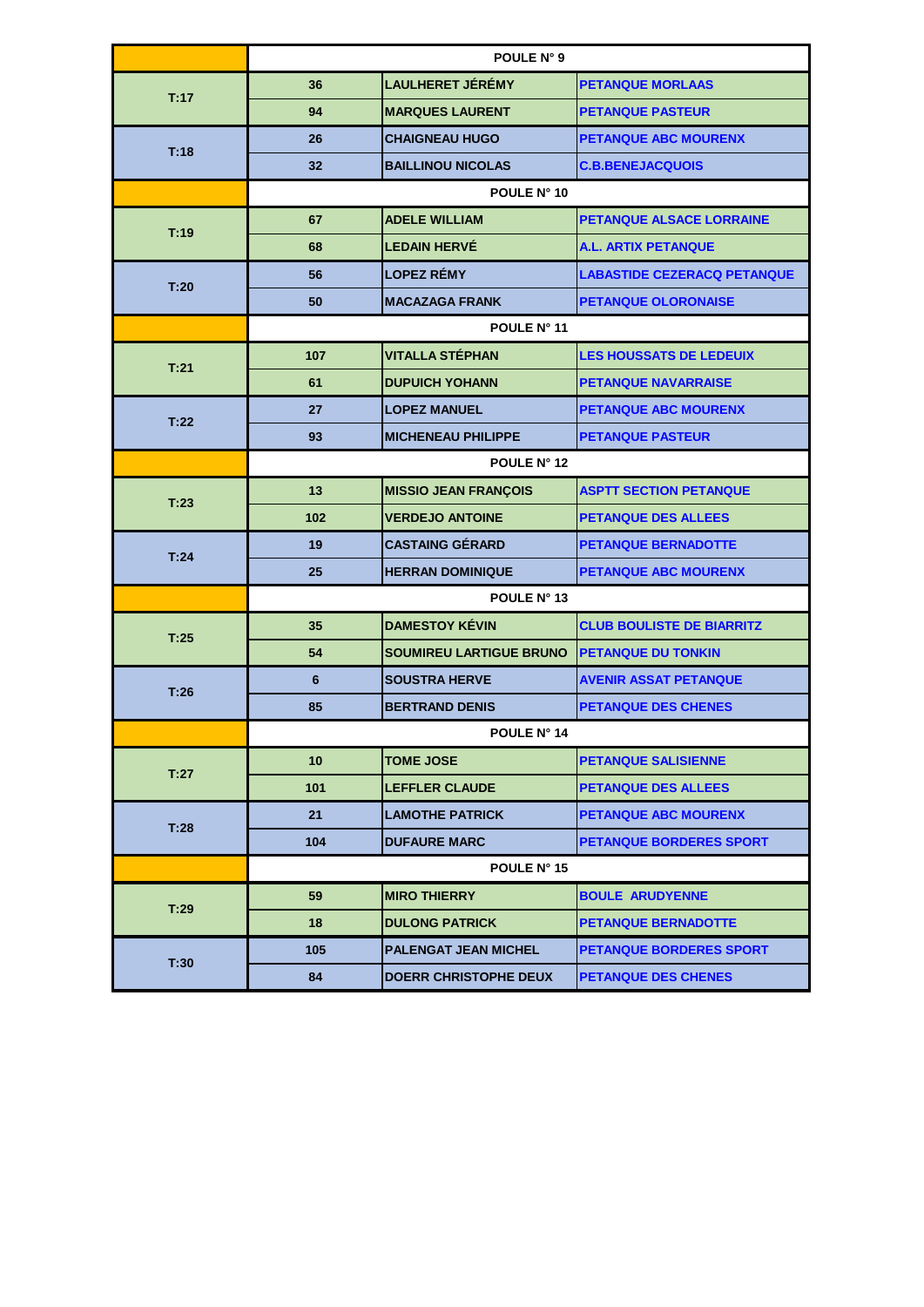|      | POULE N° 16             |                            |                                    |  |  |  |
|------|-------------------------|----------------------------|------------------------------------|--|--|--|
| T:31 | 40                      | <b>BENDRELL GÉRARD</b>     | <b>COCHONNET BIRONNAIS</b>         |  |  |  |
|      | 90                      | <b>LAULY LIONEL</b>        | <b>U.J. PETANQUE</b>               |  |  |  |
| T.32 | 110                     | <b>PASQUIER LAURENT</b>    | <b>AGSP</b>                        |  |  |  |
|      | 71                      | <b>PREVOT FLORENT</b>      | <b>A.L. ARTIX PETANQUE</b>         |  |  |  |
|      |                         | POULE N° 17                |                                    |  |  |  |
|      | 33                      | <b>BOYER MICHEL</b>        | <b>PETANQUE DE MONTBRUN</b>        |  |  |  |
| T:33 | 31                      | <b>PAQUET DIDIER</b>       | <b>P.S. BAYONNAISE</b>             |  |  |  |
| T:34 | 64                      | <b>CHOMIENNE ALEXANDRE</b> | <b>PETANQUE ALSACE LORRAINE</b>    |  |  |  |
|      | 69                      | <b>AGUILERA GEORGES</b>    | <b>A.L. ARTIX PETANQUE</b>         |  |  |  |
|      | POULE N° 18             |                            |                                    |  |  |  |
| T:35 | 98                      | <b>ADELE CEDRIC</b>        | <b>PETANQUE PASTEUR</b>            |  |  |  |
|      | 82                      | <b>BELLAMARI NICOLAS</b>   | <b>PETANQUE DES CHENES</b>         |  |  |  |
|      | $\overline{\mathbf{4}}$ | <b>LARROUX GEORGES</b>     | <b>OKARO SALLESPISSE</b>           |  |  |  |
| T:36 | 29                      | <b>PAOLACCI BERNARD</b>    | <b>P.S. BAYONNAISE</b>             |  |  |  |
|      | POULE N° 19             |                            |                                    |  |  |  |
|      | 34                      | PERALTA CÉDRIC             | <b>PETANQUE DE MONTBRUN</b>        |  |  |  |
| T:37 | 73                      | <b>INKI HENRI</b>          | <b>A.L. ARTIX PETANQUE</b>         |  |  |  |
|      | 108                     | <b>PLANCHON CEDRIC</b>     | <b>LES HOUSSATS DE LEDEUIX</b>     |  |  |  |
| T:38 | 99                      | <b>AUDRIN JONATHAN</b>     | <b>PETANQUE DES ALLEES</b>         |  |  |  |
|      | <b>POULE N° 20</b>      |                            |                                    |  |  |  |
| T:39 | 28                      | <b>COUSSEAU ALAIN</b>      | <b>PETANQUE ABC MOURENX</b>        |  |  |  |
|      | 8                       | <b>POYARD VIVIAN</b>       | <b>AVENIR ASSAT PETANQUE</b>       |  |  |  |
|      | $\mathbf{1}$            | <b>CASARRE BRUNO</b>       | <b>AVENIR BIZANOS PETANQUE</b>     |  |  |  |
| T:40 | 100                     | <b>COLRAS ROBERT</b>       | <b>PETANQUE DES ALLEES</b>         |  |  |  |
|      | POULE N° 21             |                            |                                    |  |  |  |
|      | 12                      | <b>MARLADOT CHRISTIAN</b>  | <b>PETANQUE SALISIENNE</b>         |  |  |  |
| T:41 | 70                      | <b>DESSA KEVIN</b>         | <b>A.L. ARTIX PETANQUE</b>         |  |  |  |
|      | 92                      | <b>SIRENO DAVID</b>        | <b>PETANQUE PASTEUR</b>            |  |  |  |
| T:42 | 57                      | <b>LOPEZ BERNARD</b>       | <b>LABASTIDE CEZERACQ PETANQUE</b> |  |  |  |
|      |                         | <b>POULE N° 22</b>         |                                    |  |  |  |
| T:43 | 78                      | <b>PALENGAT PHILIPPE</b>   | <b>PETANQUE DES CHENES</b>         |  |  |  |
|      | 111                     | <b>HAILLET BRUNO</b>       | <b>AGSP</b>                        |  |  |  |
| T:44 | 5                       | <b>TROUILH FRANCIS</b>     | <b>OKARO SALLESPISSE</b>           |  |  |  |
|      | 95                      | <b>COPPA PATRICK</b>       | <b>PETANQUE PASTEUR</b>            |  |  |  |